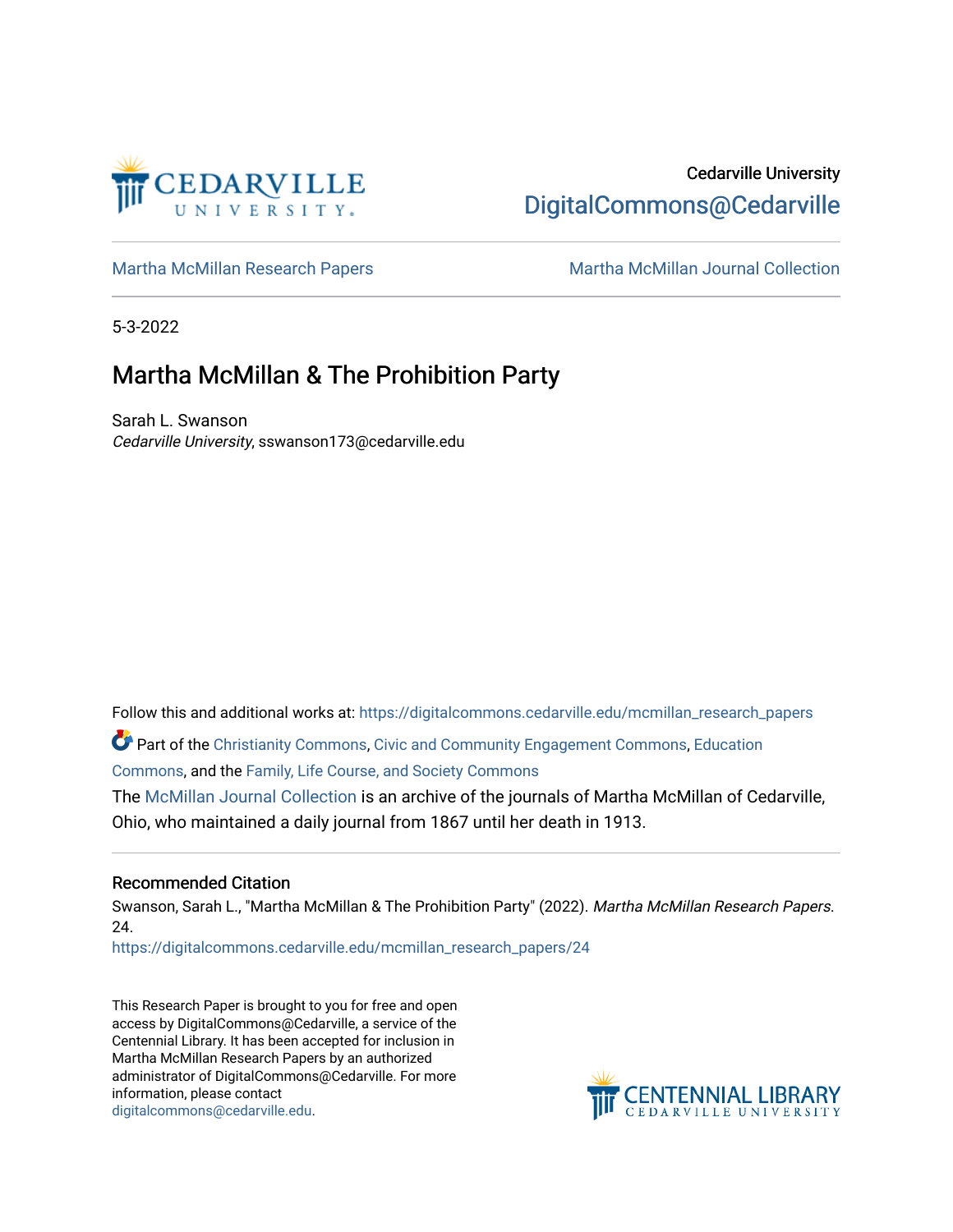#### Sarah Swanson

Dr. Wood

LIT 3090-01

21 April 2022

#### Martha McMillan & The Prohibition Party

Martha McMillan, born in 1844, lived in Cedarville, Ohio for much of her life. Her journals, beginning with her marriage in 1867 and spanning 46 years, document her life experiences and family happenings, as well as her religious and social involvements. As an active member of her Cedarville community, Martha often supported and involved herself with social and political movements that aligned with her religious beliefs. One such movement was the Prohibition Party, a political movement that gained notable traction during the 1890s and early 1900s. The Prohibition Party, among other things, strongly disapproved of alcohol production, distribution, and consumption. Martha's support for the Prohibition Party, as shown in her journal entries, echoes some of the religious and social beliefs of her local and national communities and demonstrates the ways in which the Party allowed women such as Martha to participate in politics, contrary to other parties and movements from that time.

The Prohibition Party acquired significant support from Martha's community in Cedarville. Martha herself noted support for the Party when a Prohibition gubernatorial candidate named John J. Ashenhurst visited the town on October 28, 1891. In her journal entry for that day, Martha said the following: "Our prohibition candidate… J.J. Ashenhurst spoke at the Opera house to night. Mr Mc and Uncle Joe and I went in the Lourie and Harlan also went with us. He had a good audience and gave us a grand speech" (McMillan). Ashenhurst would garner only 2.54% of the votes in the 1891 gubernatorial election, ultimately losing to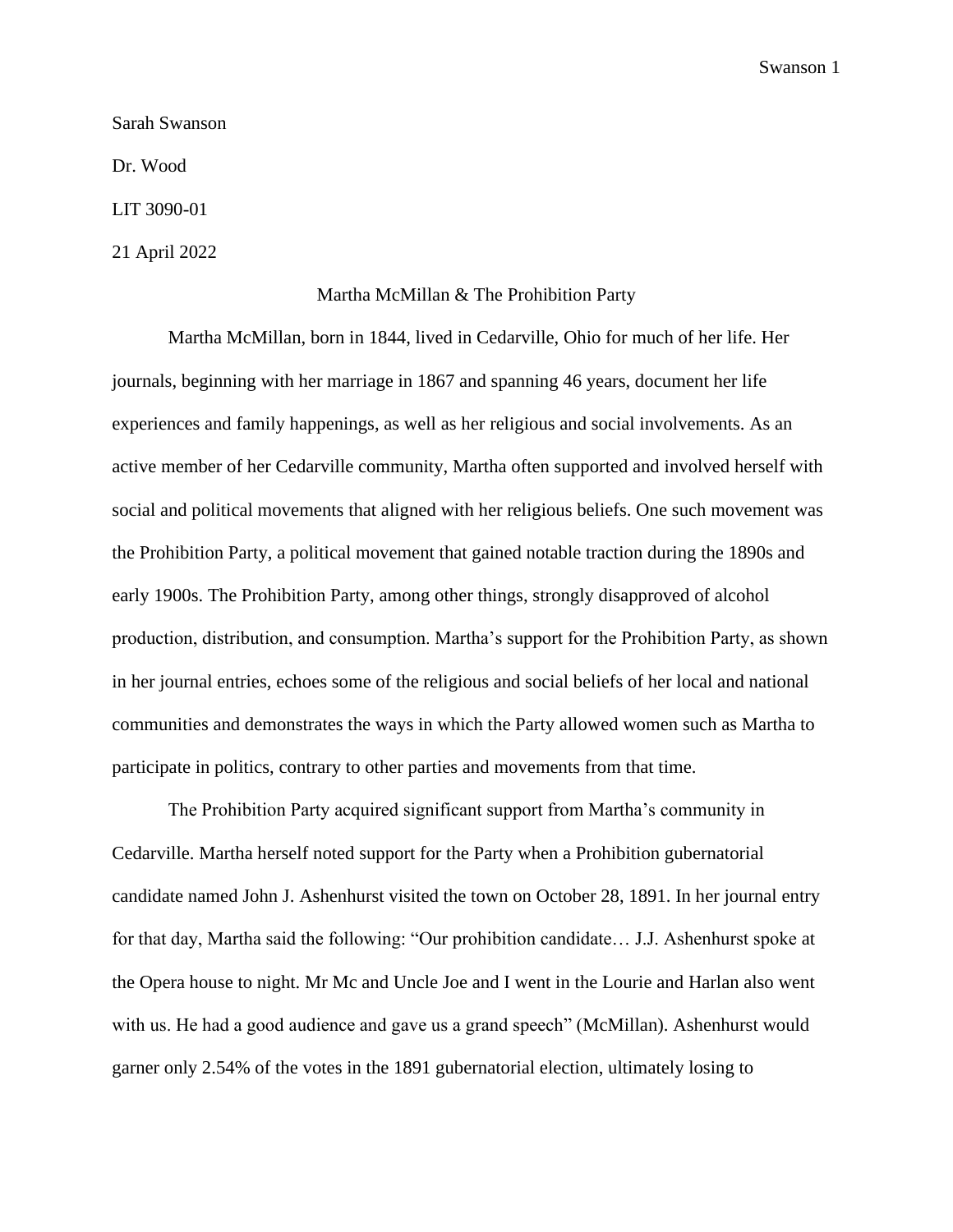Republican candidate William McKinley ("1891 Election"). Ashenhurst later served as the State Chairman for the Prohibition Party and hosted the Party's state convention in May of 1900. The May 18th paper from *The Stark County Democrat* states that "the convention will be the largest one of the party ever held in Ohio, and nearly 400 delegates are expected to be present and in addition to this number it is probable hundreds of visitors will be on hand" ("May 18, 1900"). Although the Prohibition Party never obtained the same national support as the Republican or Democratic parties, their values still resonated with local communities such as Cedarville. As well as Martha and her family, her congregation's Reverend James Morton also applauded the party's efforts from the pulpit of the Reformed Presbyterian Church at Cedarville. Like Martha, "Dr. Morton had always maintained a warm interest in the temperance question and some time since identified himself with the Prohibition party, with the principles of which his congregation is mostly in sympathy" ("James Foyil Morton"). The values of the Prohibition Party clearly found support in Martha, her family, and her community in Cedarville.

Cedarville's local support for the Prohibition Party mirrored broader support for the Party in small towns across the United States. The Party had its roots in post-Civil War fears regarding the prevalence of alcohol consumption in men. In the years after the war, Prohibitionists and those involved in the temperance movement decried the liquor industry, believing that manufacturers "exploited wartime anxieties to create a market among frightened young men who had supposedly shown little previous interest in its products" (Anderson 13). These concerns led the Prohibitionists to form a political party that would continue the moral crusades of the other parties with more fervor in relation to alcohol consumption. On September 3rd, 1869, the Prohibition Party officially launched itself into the political sphere of the United States. In the next several decades, "rural and small-town voters affiliated with Protestant evangelical churches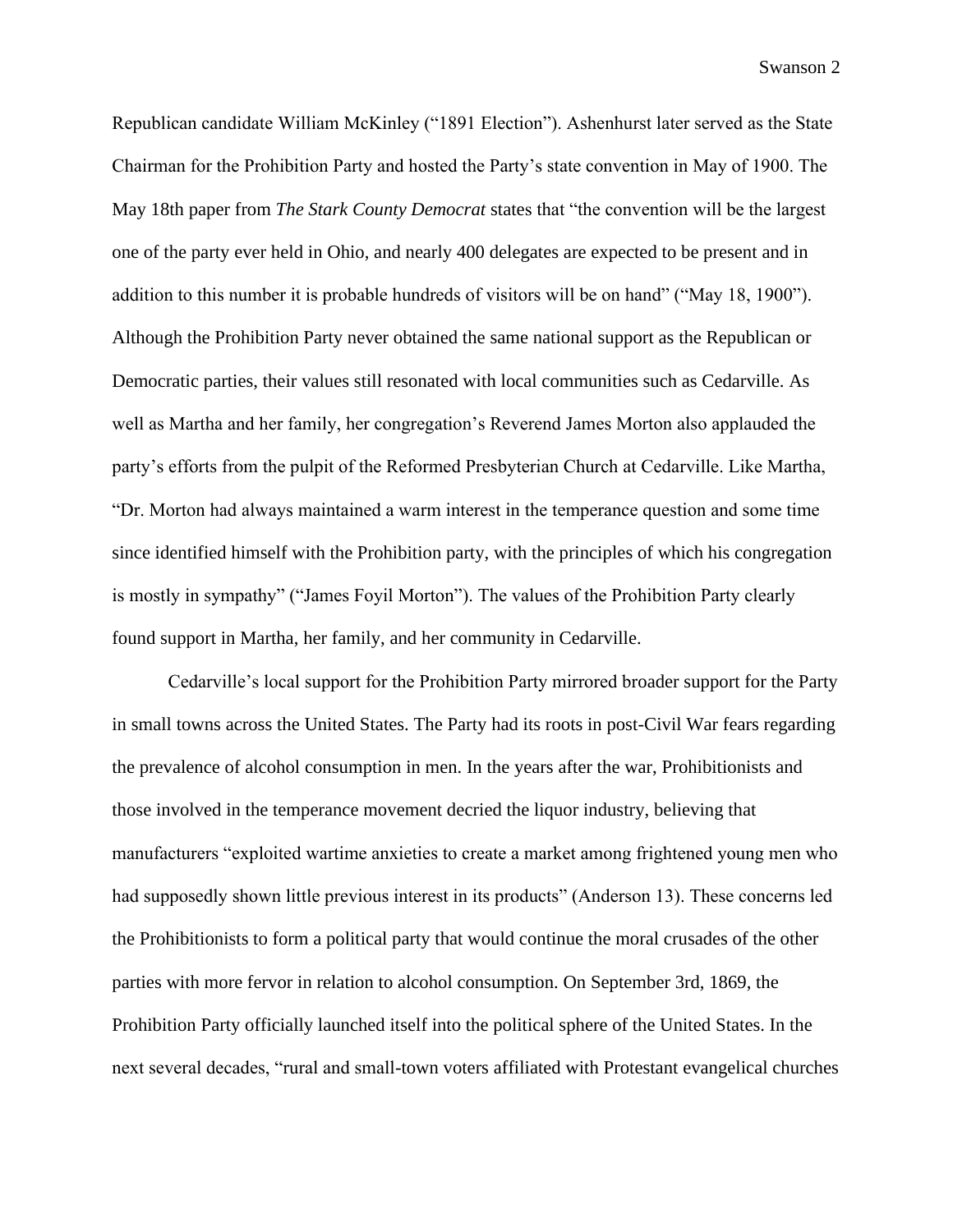provided most of the party's support" ("Prohibition Party"). Martha's journals reflect this multitude of support. In addition to Cedarville's support for the Prohibition Party, Martha also documents conventions and speeches in neighboring towns and communities. On June 10, 1891, Martha writes: "After a long time Mr Mc and I got started to Springfield to the Prohibition Convention… We met Aunt Bell and Mary & Mr Mortons at the Convention" (McMillan). Later in August, Martha comments on a Prohibition campaign speech taking place in Xenia (McMillan, 24 August 1891). Just as Martha's local community in Cedarville provided support for the party, so too did many of the surrounding small towns and rural communities in Ohio.

The Prohibition Party resonated with Christian evangelical voters like Martha in particular because of their values and commitment to the moral constitution of America. The Party believed themselves to be the solution to both the Democratic and Republican Parties, who they claimed had abandoned the moral principles foundational to American politics and culture. For the 1892 presidential election, the Party's public platform states "we arraign the Republican and Democratic Parties as false to the standards reared by their founders; as faithless to the principles of the illustrious leaders of the past to whom they do homage with the lips" ("1892 Platform"). The Prohibitionists rejected the notion that morals and politics were distinct and advocated for a party driven by moral sensibilities in order to maintain the same standards enacted by America's founders. The Party openly expressed their commitment to Christian values, as they acknowledged in their platform "Almighty God as the source of all true government, and His law as the standard to which human enactments must conform to secure the blessings of peace and prosperity" ("1892 Platform"). In order to develop a strong moral center, the Prohibitionists broadly agreed that Christian principles were necessary. Martha expressed these same guiding principles, particularly in relation to her Christian faith. In one of her Sabbath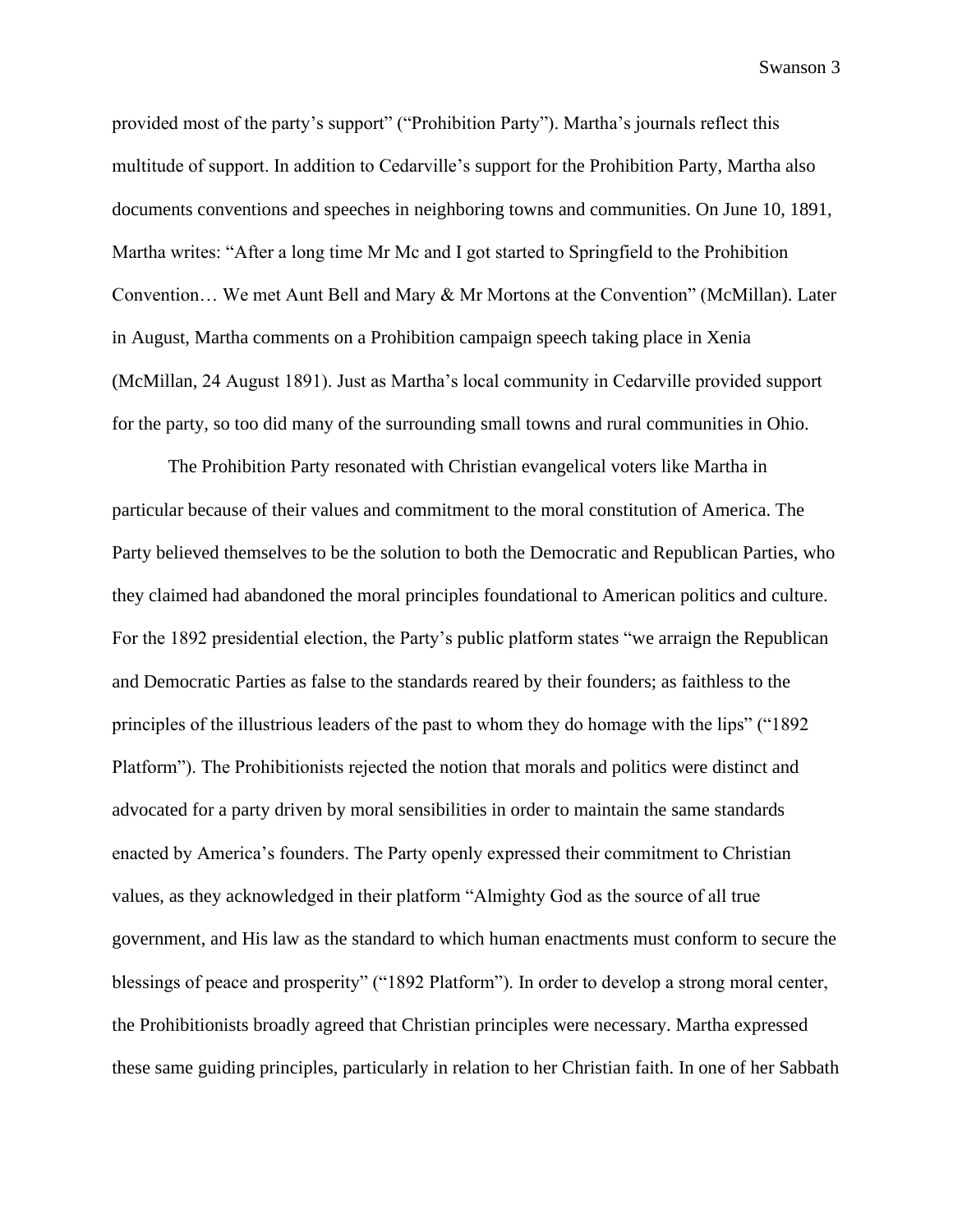entries, Martha writes that "Morality and every careful calling is the cause of God… One way God pleads his own cause is by raising up witnesses to work for him" (McMillan, 20 September 1891). Martha, as a devout Christian, demonstrated a clear commitment to a moral lifestyle and found the same values echoed in the Prohibition Party.

Additionally, the Prohibition Party remained relevant to people like Martha for its rigid desire to enact significant social and legal reform in response to various social issues. The Prohibition Party came alongside other organizations as a part of the Temperance movement that pushed for a national ban on alcohol manufacturing and consumption. Among these various organizations were "the Women's Christian Temperance Union, the Anti-Saloon League, and the Lincoln–Lee Legion" (Webb 61). Together, the men and women involved sought to enforce their moral principles onto an ever-changing American landscape. One scholar notes that "In the mid-19th century, the temperance crusaders turned from moral persuasion to legal coercion" (Webb 61). No longer content with social discussions, the Prohibitionists wanted to enforce legal consequences on alcohol production, purchase, and consumption. To accomplish these changes, Prohibitionists and Temperance advocates launched various crusades in the latter nineteenth century. One particular movement of note was the Women's Crusade of 1873-1874. In the harsh months of the winter, thousands of women across the United States decided to take "direct action against the saloon and liquor traffic" through "prayer vigils, petition campaigns, demonstrations, [and] hymn-singing" ("Temperance & Prohibition"). Two of these crusades transpired in Martha's surrounding communities: Xenia and South Charleston. Although her journals have no mention of the events, her support of temperance and the Prohibition Party showcase the same desire for both social and legal reform. Martha, like many women in her local and national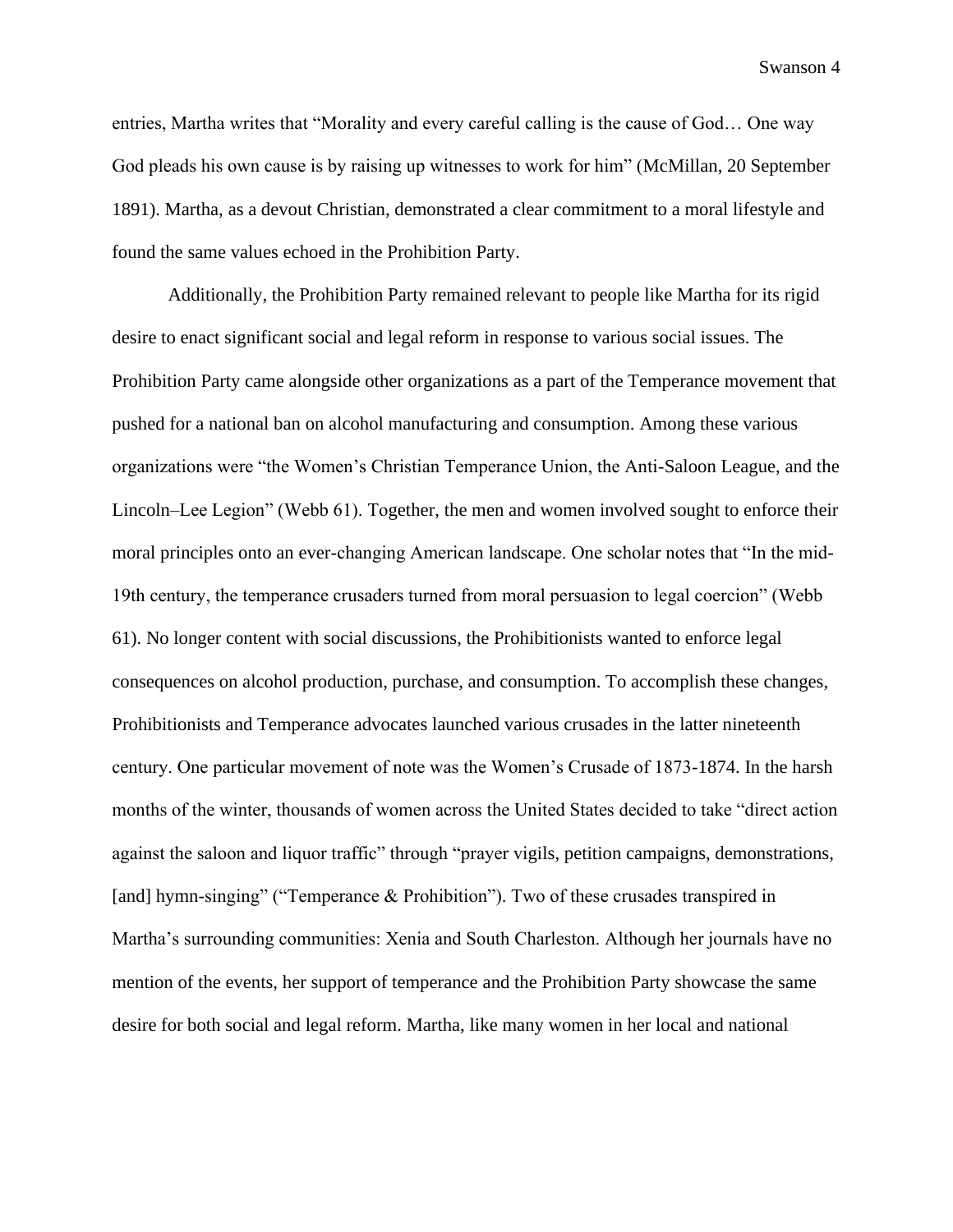communities, provided an example of a woman active in her support for temperance and the Prohibition movement.

The Prohibition Party also deserves recognition for its inclusion of women like Martha and its support for women's rights. During its founding convention in 1869, the Party included thirty woman delegates and "became the first political party to include women—citizens ineligible to vote—as party members and, even more notably, shapers of the party agenda (Anderson, "Give the Ladies a Chance" 137). By contrast, neither the Republican or Democratic Party would allow women delegates until the end of the nineteenth century; therefore, the Prohibition Party's choice to include women presented a landmark shift in the political sphere. During this first Prohibition convention, "Women spoke from the floor, entered debates, introduced resolutions, and voted on the party platform" (Anderson, "Give the Ladies a Chance" 137). Since Prohibitionists focused their attention on social issues that concerned the morality of the nation, women felt they deserved a place alongside the men in forming and participating in the Party. Furthermore, Prohibitionists "hoped that women's presence would harness feminine moral authority to an institution, the party system, that was often perceived as intrinsically corrupt" (Anderson, "Give the Ladies a Chance" 137). As well as female participation, the Prohibition Party also advocated for equal wages and women's rights to vote. In their 1892 public platform, the Party expressed their belief that "no citizen should be denied the right to vote on account of sex, and equal labor should receive equal wages, without regard to sex" ("1892 Platform"). Because of their commitment to social, moral, and legal reform, the Prohibition Party recognized the need for both men and women to involve themselves in the movement and possess equal rights in voting and the workforce. Consequently, women such as Martha were able to shape and support the Prohibition Party and movement in ways the other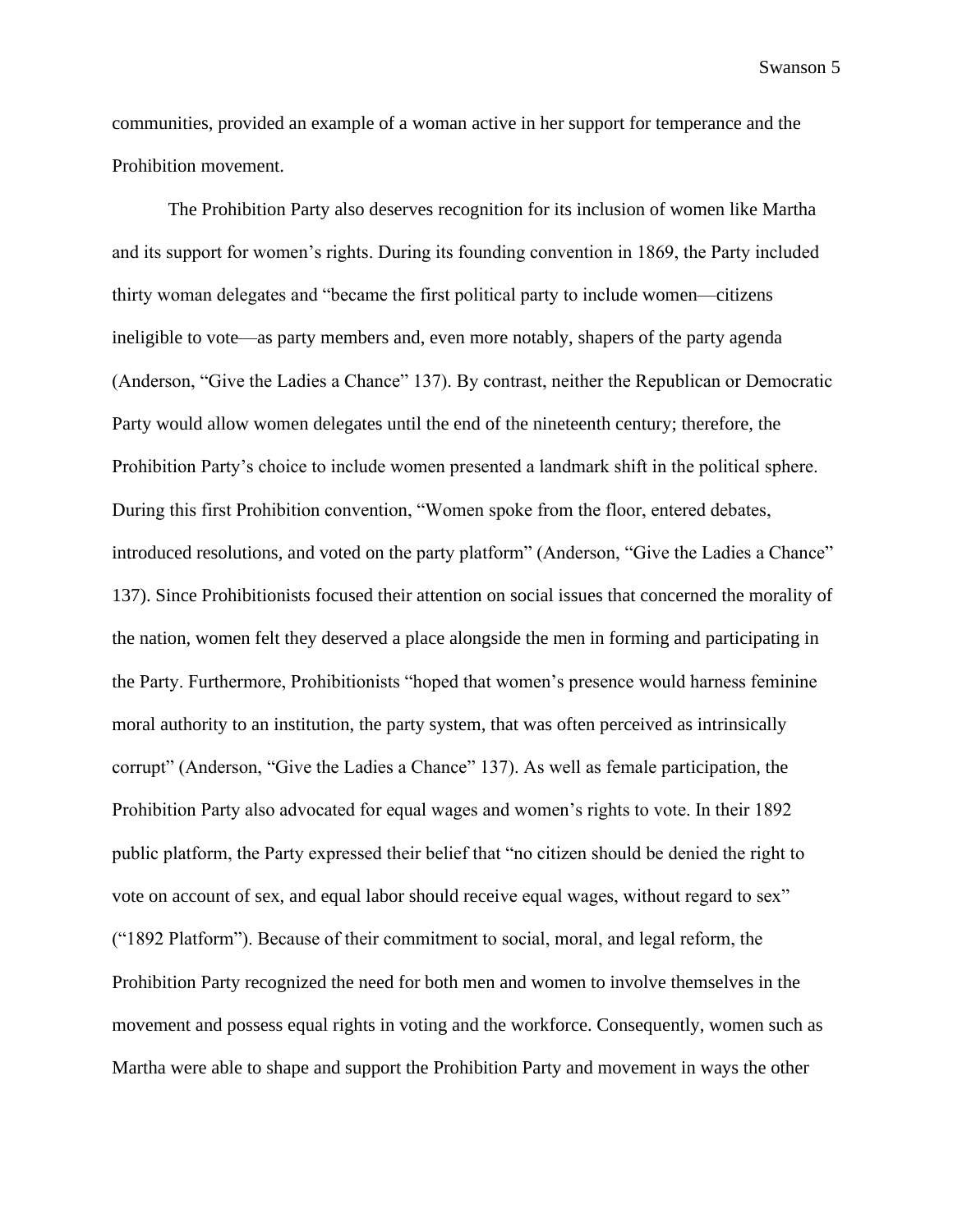Parties would not allow for some time after. Martha's support for temperance and the Prohibition Party demonstrates the agency granted by these movements in that they allowed women a historic level of involvement in political reform.

The Prohibition Party of the late nineteenth century was a relevant source of political, social, and religious inspiration for Martha and her Cedarville community. Those in her church and surrounding towns showcased strong support for the Prohibition and temperance movements, precipitated by an urgent concern for the declining moral state of America and its political system. Martha's Christian beliefs certainly influenced her advocacy for Prohibition and temperance. Prohibitionists like Martha sought legal reform in order to combat the growing liquor industry and post-War increases in alcohol consumption. Additionally, the Prohibition Party diverged from other Parties of its time in opening itself to women membership and participation. In conclusion, the Prohibition Party spoke to the social and religious concerns of Martha McMillan and her community and allowed women like her the voice and the freedom to participate in the expanding political climate of America.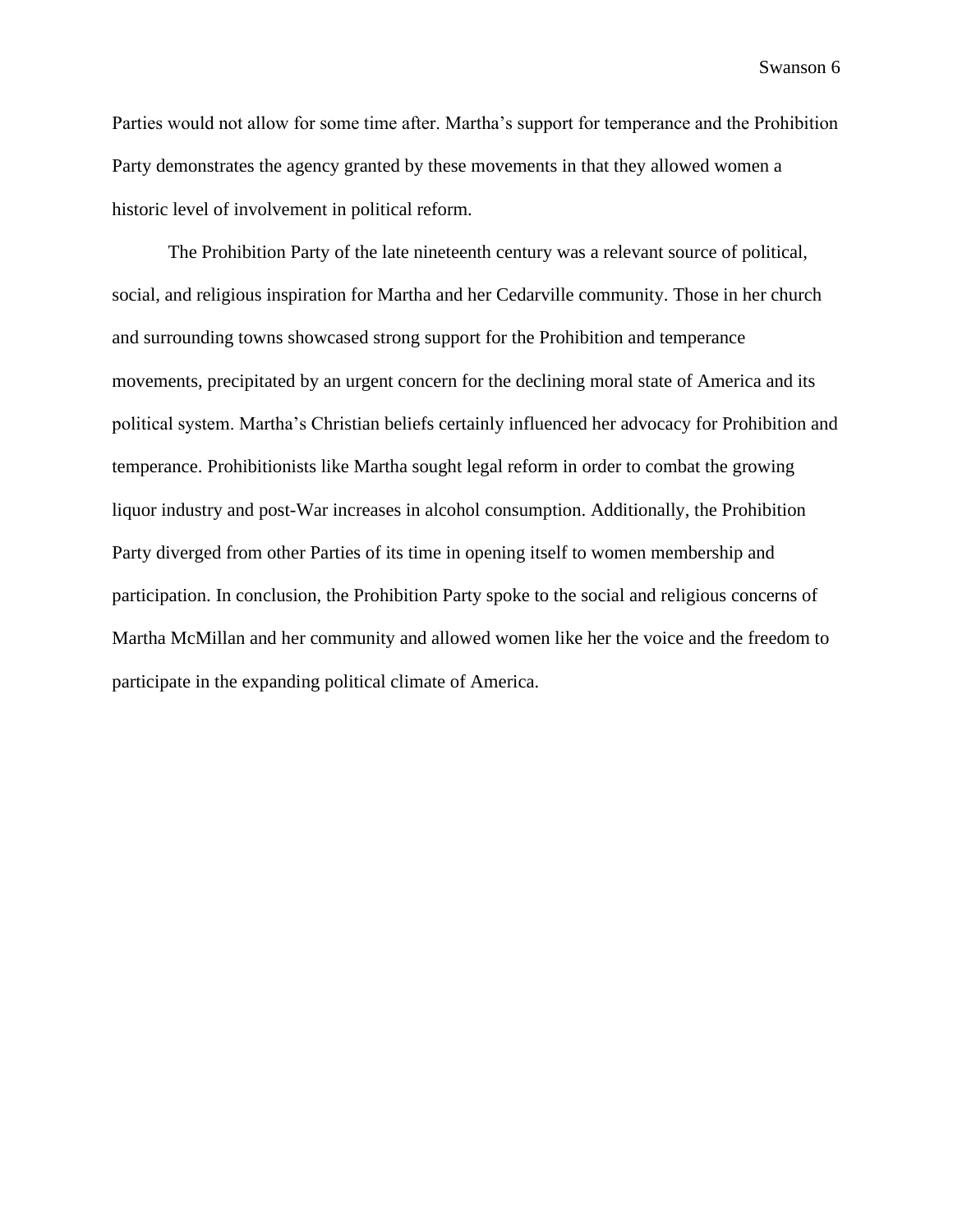#### Works Cited

- Andersen, Lisa. ""Give the Ladies a Chance": Gender and Partisanship in the Prohibition Party, 1869–1912." *Journal of Women's History*, vol. 23 no. 2, 2011, p. 137-161. Project MUSE, doi:10.1353/jowh.2011.0025.
- Andersen, Lisa M. F. *The Politics of Prohibition: American Governance and the Prohibition Party, 1869–1933*. Cambridge University Press, 2013.
- Britannica, The Editors of Encyclopedia. "Prohibition Party". *Encyclopedia Britannica*, 13 Feb. 2018, https://www.britannica.com/topic/Prohibition-Party. Accessed 15 April 2022.
- "James Foyil Morton, Genealogy, Greene County, Ohio, Cedarville." *My Genealogy Hound*. 2018. Accessed April 15, 2022. http://www.mygenealogyhound.com/ohiobiographies/ohio-greene-county-biographies/james-foyil-morton-genealogy-greenecounty-ohio-cedarville.html#.
- "The Stark County Democrat: 18 May 1900." *Chronicling America: Historic American Newspapers*. Library of Congress.

https://chroniclingamerica.loc.gov/lccn/sn84028490/1900-05-18/ed-1/seq-7/.

"Temperance & Prohibition." *The Ohio State University College of Arts and Sciences*.

Accessed March 22, 2022. https://prohibition.osu.edu/.

Webb, Holland. "Temperance Movements And Prohibition." *International Social Science Review,* vol. 74, no. 1/2, 1999, pp. 61–69, http://www.jstor.org/stable/41882294.

Allen, Elizabeth; Bradley, Alana; Cramblett, Anna; Kohler, Grace Elizabeth; Largent, Meghan; Plank, Amy L.; Swanson, Sarah L.; and Van Dyne, Gerrit, "Complete Transcript of the 1891 Martha McMillan Journal" (1891). *Transcripts*. 29. https://digitalcommons.cedarville.edu/mcmillan\_transcriptions/29.